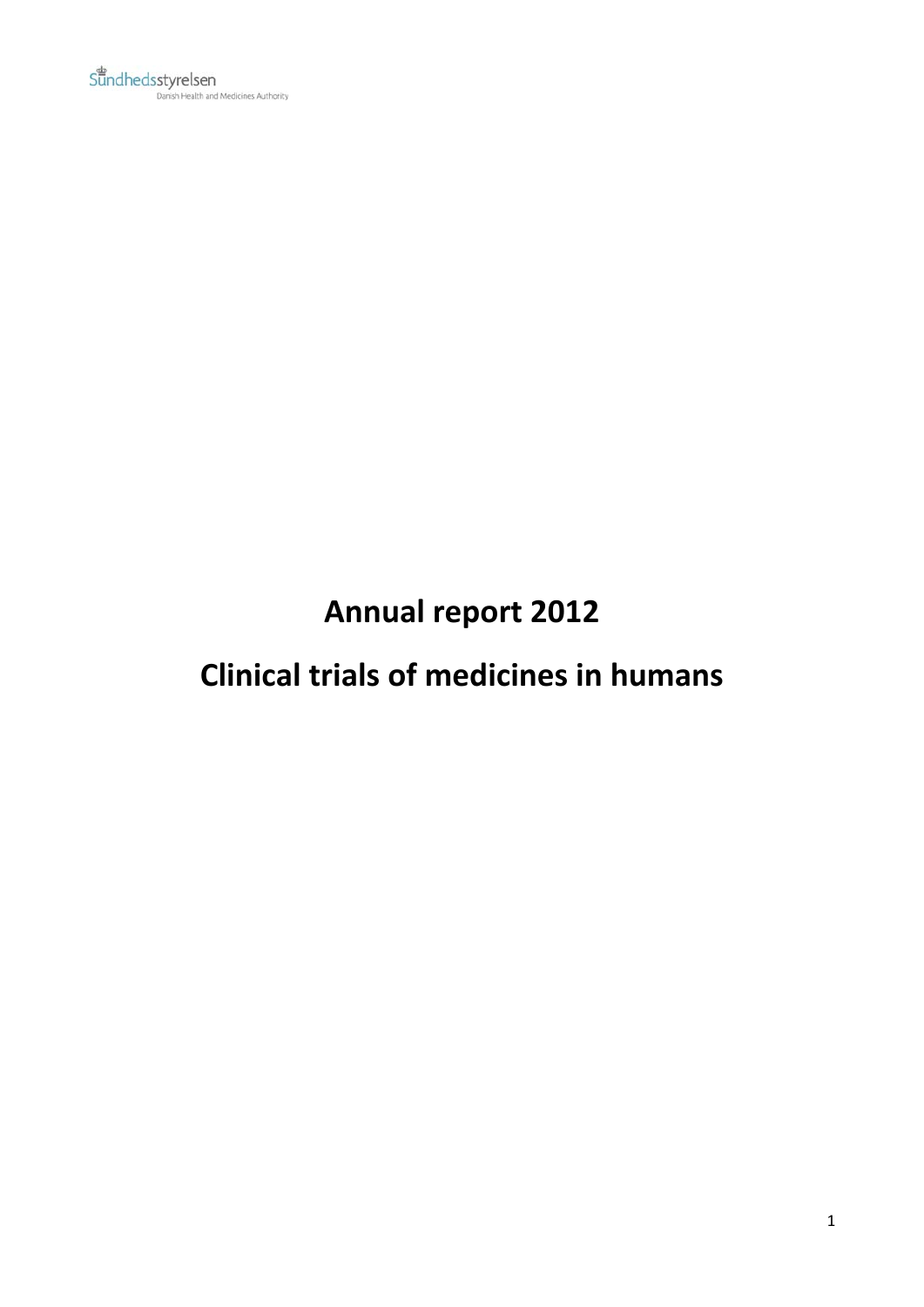# **Highlights**

Below is a summary of some of the topics covered by the Danish Health and Medicines Authority's annual report on clinical trials of medicines in 2012.

#### **The number of clinical trial applications is at the same level as in 2011**

In 2012, the Danish Health and Medicines Authority received 259 applications for clinical trials, 12 trials down compared to 2011. The number of trials sponsored by companies appears to have stabilised around 150 trials per year.

### **The number of subjects to participate in trials sponsored by researchers is significantly higher than the number of subjects to participate in trials sponsored by companies**

It is estimated that 19,150 Danish trial subjects will participate in the 259 trials that were applied for in 2012. It is estimated that 8,605 trial subjects will participate in the 153 trials sponsored by companies, whereas 10,535 will participate in the 106 trials sponsored by researchers. The average number of subjects per trial is 74. The report breaks down the trial subjects on number of trials and therapeutic areas.

#### **Two thirds of the trials conducted in Denmark are also conducted in other European countries**

160 of the 259 trials planned to take place in Denmark will be conducted in several other European countries. Whereas 94% of the commercial trials are multinational, this is only the case for 15% of the trials sponsored by researchers. The number of multinational trials sponsored by researchers has fallen by 40%.

### **Assessment times are being met and an increasing number of trials are coordinated with other European authorities**

The Danish Health and Medicines Authority has met 98% of the fixed assessment times, and 10% have been reviewed through the common European Voluntary Harmonisation Procedure (VHP). From April 2012, the Danish Health and Medicines Authority has offered shorter assessment times for applications suitable for risk‐adapted assessment. The use of this offer has been limited, but it is expected to grow in line with increasing awareness of the offer.

The annual report presents several data on trials notified in 2012. You can also read about the application portal shared with the ethics committees that we will launch in the autumn of 2013, introducing format requirements for clinical trial applications as well as the European Commission's proposal for a clinical trials regulation released in July 2012.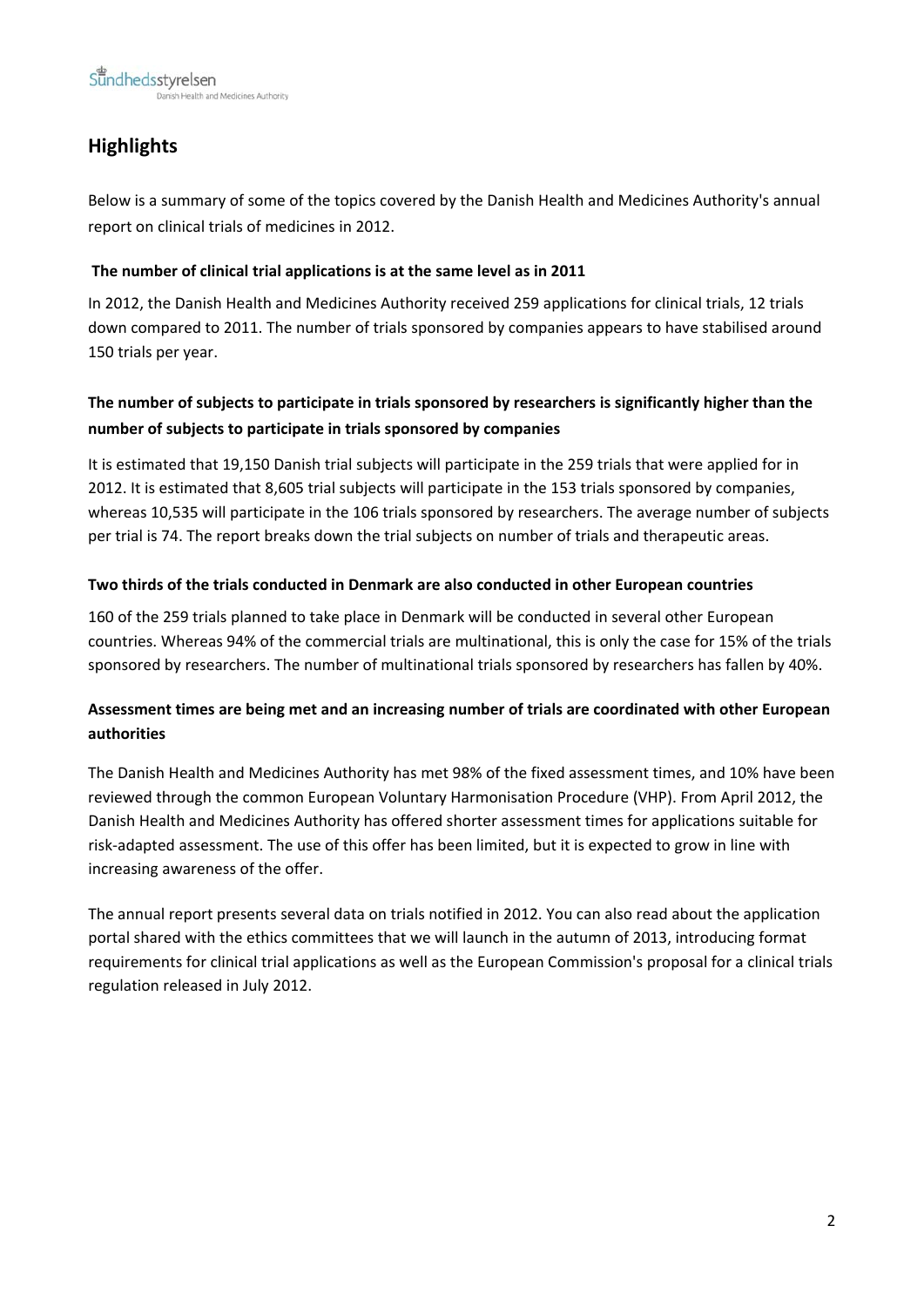### **Annual report:**

### **The number of clinical trial applications in 2012 is at the same level as in 2011**

| Year | Number of clinical trials notified to the<br>Danish Health and Medicines Authority |                  |       |  |
|------|------------------------------------------------------------------------------------|------------------|-------|--|
|      | Sponsor, researcher                                                                | Sponsor, company | Total |  |
| 2005 | 89                                                                                 | 215              | 304   |  |
| 2006 | 107                                                                                | 229              | 336   |  |
| 2007 | 63                                                                                 | 207              | 270   |  |
| 2008 | 81                                                                                 | 194              | 275   |  |
| 2009 | 85                                                                                 | 183              | 268   |  |
| 2010 | 84                                                                                 | 142              | 226   |  |
| 2011 | 117                                                                                | 154              | 271   |  |
| 2012 | 106                                                                                | 153              | 259   |  |

Table 1: Number of clinical trial applications submitted through 2005‐2012 by type of sponsor.

In 2012, the Danish Health and Medicines Authority received 259 applications for authorisation of clinical trials of medicines in humans, which is a fall of 12 trials or 4% on 2011.

153 of the trials were applied for by commercial sponsors, which is on level with 2011. Generally, the company‐initiated research activity has been on a downward slope over the past years, but appears to be stabilising around 150 trials per year.

In 2012, the number of trials initiated by researchers declined by 11, corresponding to 9%. In 2012, 106 clinical trials were submitted to us, which means that 41% of the notified trials were initiated by researchers.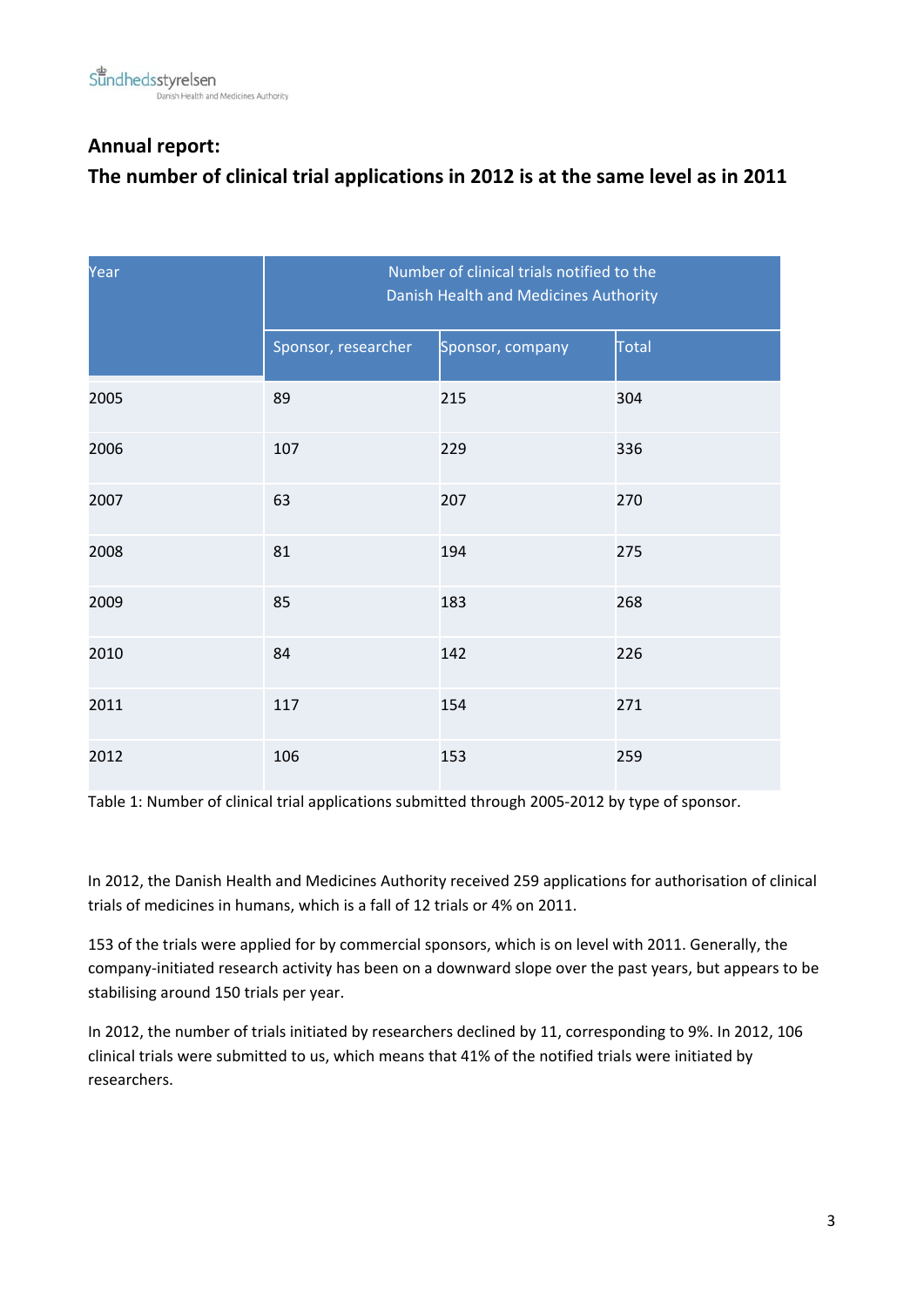In Appendix 1, please find a graphical presentation of the development in the number of clinical trial applications from 2006‐2012.

The therapeutic areas with the highest number of clinical trial applications appear from table 2. We still receive most clinical trial applications within the cancer field. The number of clinical trials within metabolism and nutrition disorders has almost doubled from 19 in 2011 to 34 in 2012.

In Appendix 2 you can see the distribution of all clinical trial applications by therapeutic area (blue bars).

| MedDRA <sup>1</sup> therapeutic area code                           | Number of<br>clinical trials |
|---------------------------------------------------------------------|------------------------------|
| Neoplasms benign, malignant and unspecified (incl cysts and polyps) | 60                           |
| Metabolism and nutrition disorders                                  | 34                           |
| Musculoskeletal and connective tissue disorders                     | 24                           |
| Infections and infestations                                         | 16                           |
| Surgical and medical procedures                                     | 15                           |

Table 2: Top 5 therapeutic areas measured by number of clinical trial applications in 2012.

<span id="page-3-0"></span> $<sup>1</sup>$  Medical Dictionary of Regulatory Activities</sup>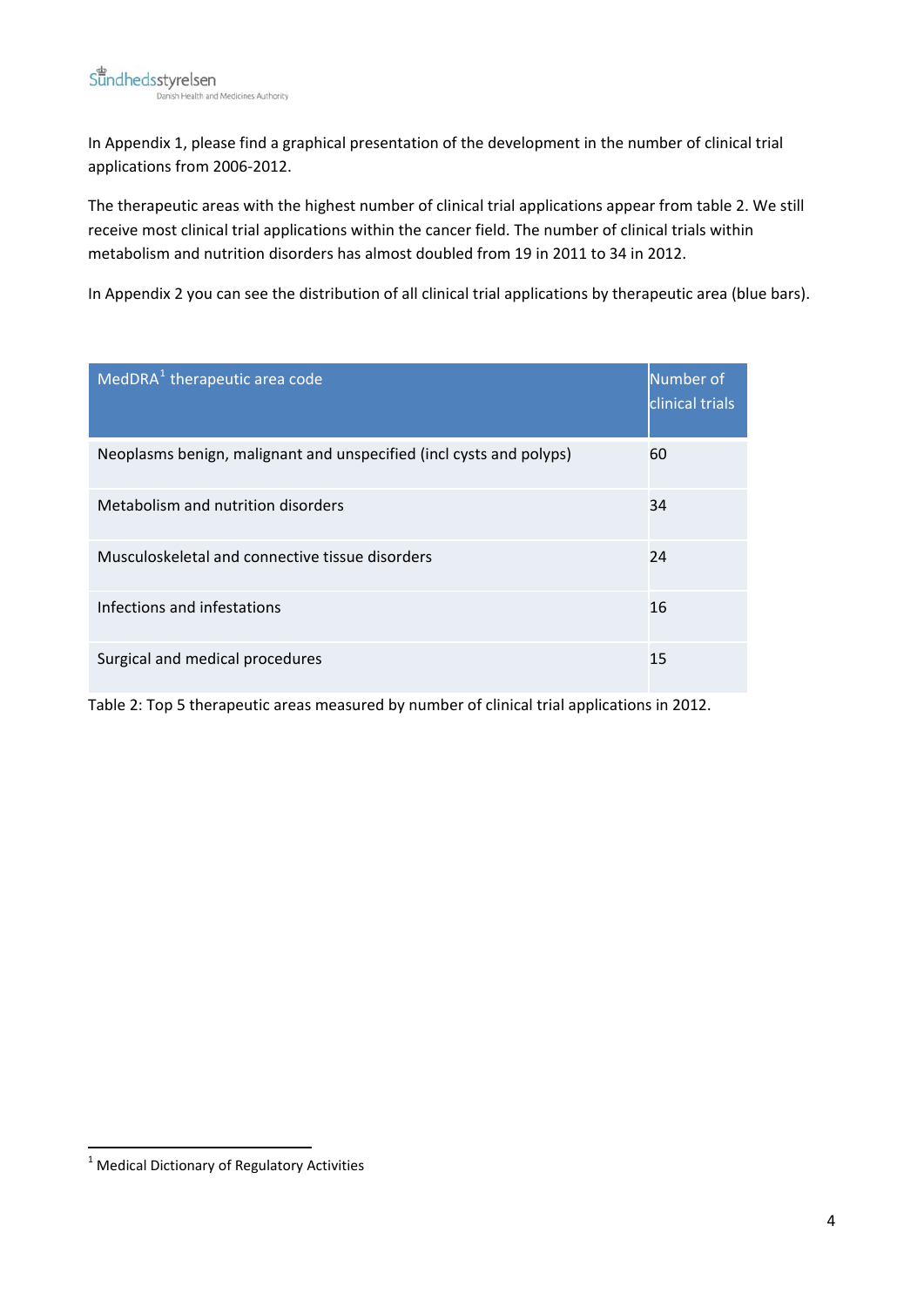# **Significantly more trial subjects participate in trials sponsored by researchers than in trials sponsored by companies**

It is estimated that 19,150 Danish trial subjects will participate in the 259 trials that were applied for in 2012. It is estimated that 8,615 trial subjects will participate in trials sponsored by companies, whereas 10,535 will participate in trials sponsored by researchers.

The average number of subjects per trial is 74. As illustrated in Figure 1, the number of trial subjects varies considerably – the lowest number of subjects is one, the highest is 2,246.

32 clinical trials (12%) of the trials planned in Denmark have ten or fewer trial subjects. Compared to 2011, the number of trials with less than ten trial subjects has declined by 22. In four trials, the number of Danish trial subjects exceeds 500, representing 22% of all trial subjects in Denmark.



Figure 1: Bar chart of the number of trials in trial subject ranges.

The low number of subjects per trial is presumed to be a result of the fact that many trials are conducted for diseases of low prevalence and because of the evolution towards more targeted treatment in which trial subjects are selected based on a multitude of criteria.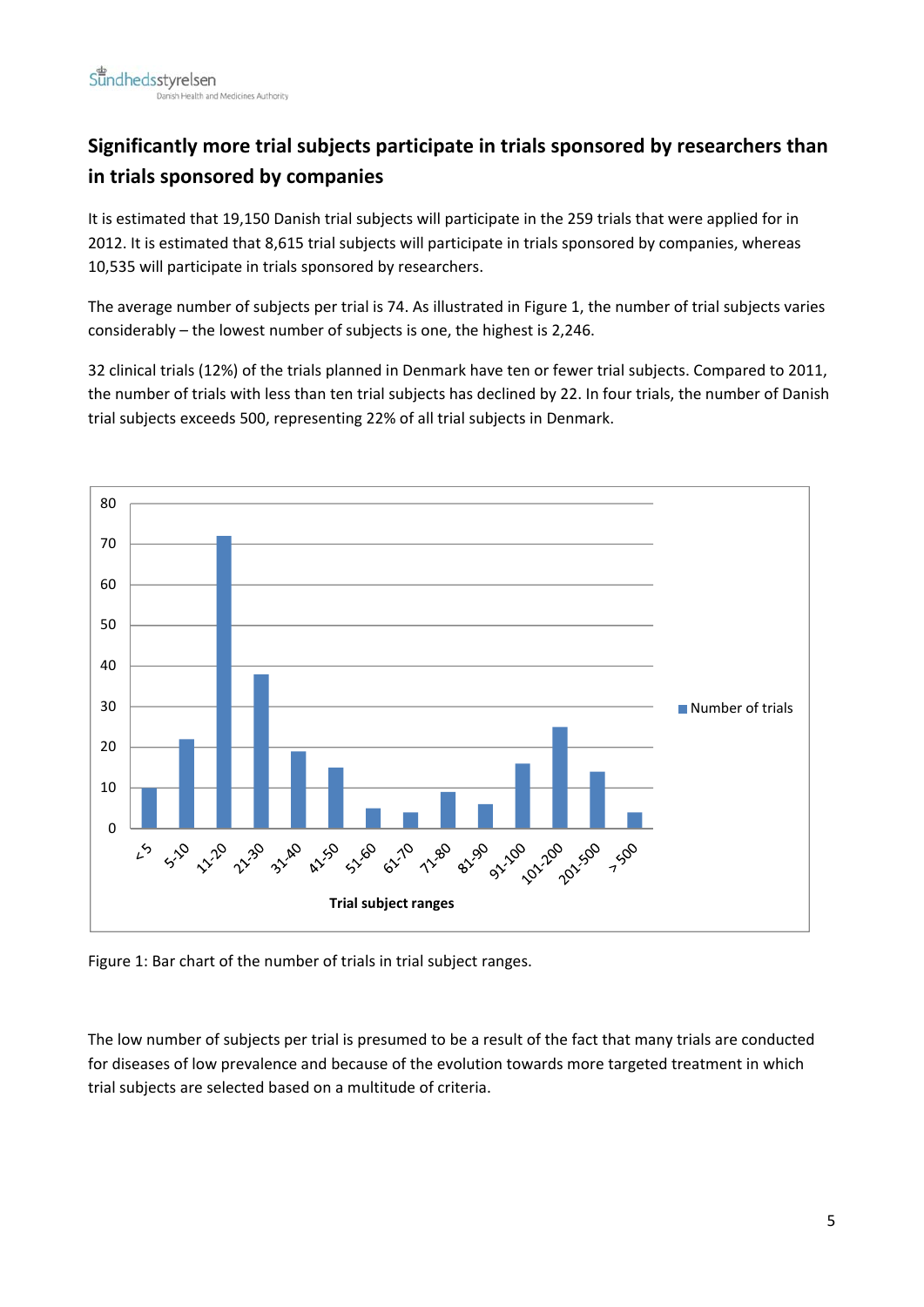The therapeutic areas with the highest number of clinical trial subjects appear from table 3. In Appendix 2 you can see the distribution of trial subjects on therapeutic areas (red bars).

| MedDRA therapeutic area code                                        | Number of trial<br>subjects |
|---------------------------------------------------------------------|-----------------------------|
| Metabolism and nutrition disorders                                  | 4,284                       |
| Musculoskeletal and connective tissue disorders                     | 3,036                       |
| Neoplasms benign, malignant and unspecified (incl cysts and polyps) | 2,035                       |
| Cardiac disorders                                                   | 1,641                       |
| Nervous system disorders                                            | 1,496                       |

Table 3: Top 5 therapeutic areas measured by number of trial subjects.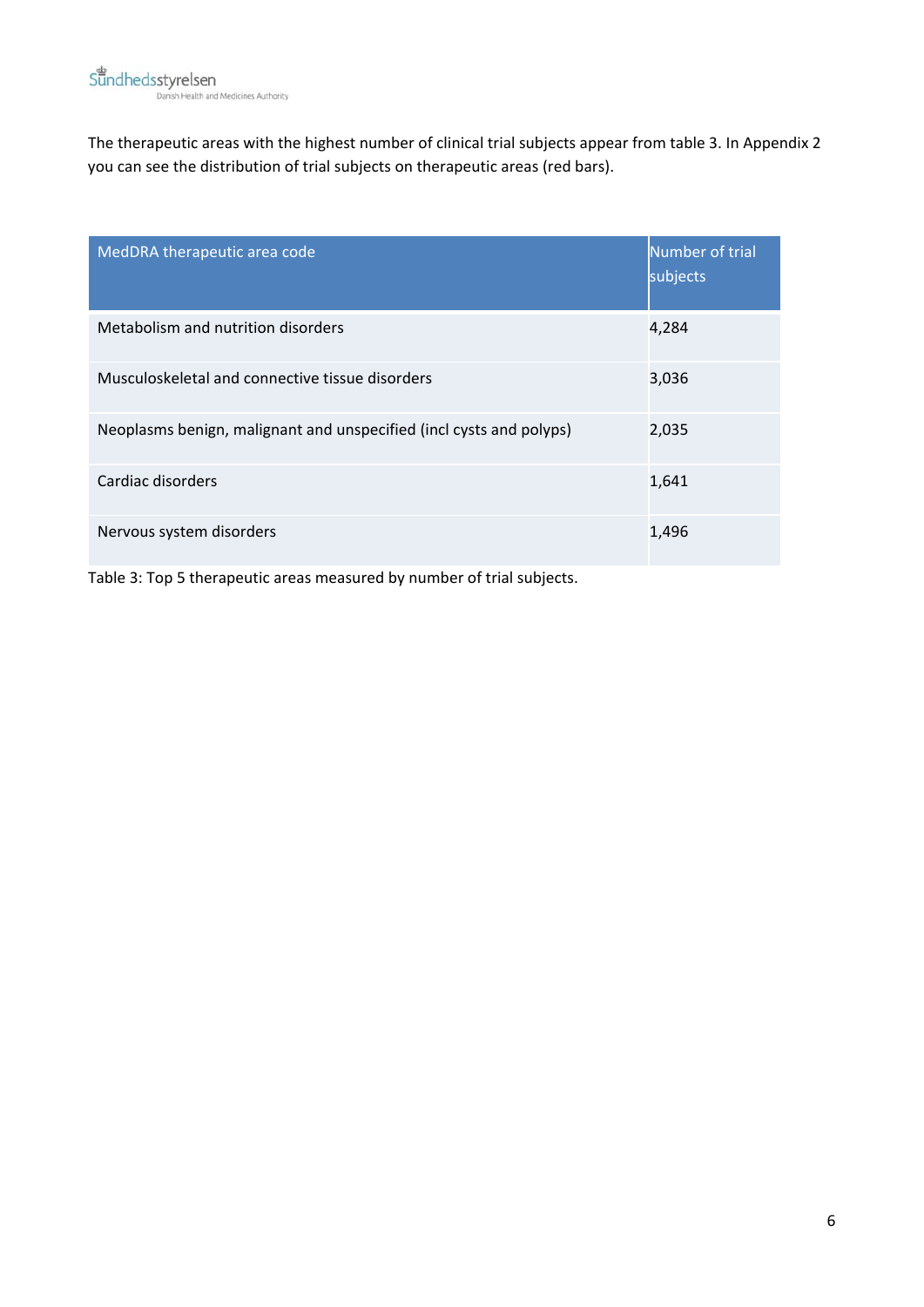# **Two thirds of the trials planned to take place in Denmark are also conducted in other European countries**

It appears from table 4 that 160 (62%) of the 259 trials concern notified clinical trials of medicinal products expected to take place in several European countries.

Among the 153 commercial trials, 144 trials (94%) are multinational, but only 9 trials (6%) are conducted in Denmark only.

16 (15%) of the 106 trials sponsored by researchers are multinational. 90 (85%) trials sponsored by researchers are conducted in Denmark only. The number of multinational trials sponsored by researchers has fallen by 39%, which is significant.

The share of Danish trial subjects participating in multinational trials is 9% on average, and the number of subjects varies considerably from one to 752 trial subjects. The proportion of Danish trial subjects ranges from 0.48% to 78%.

The large share of multinational trials in Denmark underlines the importance for Danish authorities to participate in and shape the European development of the area and contribute constructively to the harmonisation between the European countries.

|                     | <b>Multinational trials</b> |      | <b>National trials</b> |      |
|---------------------|-----------------------------|------|------------------------|------|
|                     | 2011                        | 2012 | 2011                   | 2012 |
| All trials          | 170                         | 160  | 101                    | 99   |
| Sponsor, company    | 144                         | 144  | 10                     | 9    |
| Sponsor, researcher | 26                          | 16   | 91                     | 90   |

Table 4: Distribution of multinational and national trials by type of sponsor in 2011 and 2012.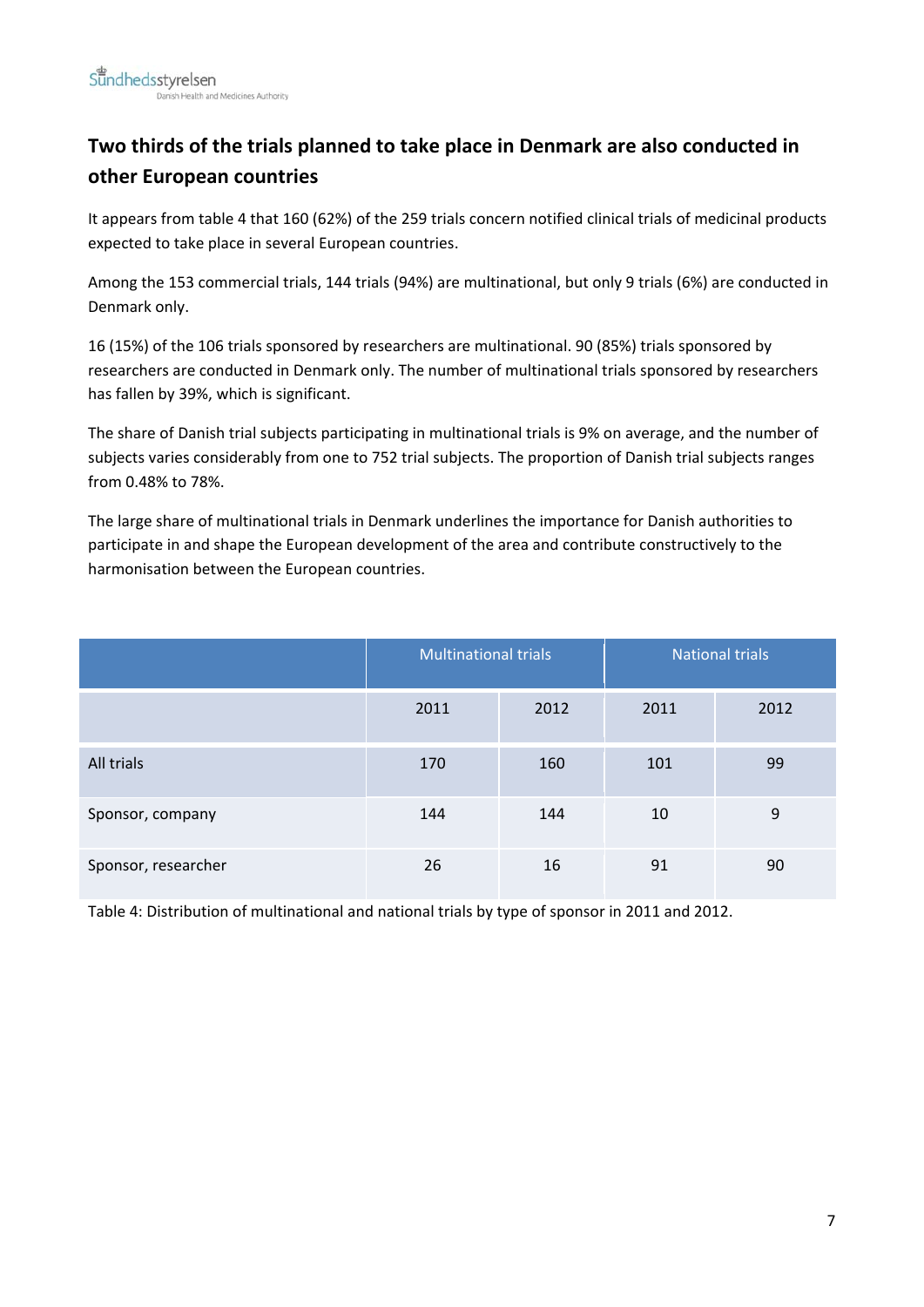## **Distribution of trials by phases:**

Figure 2 shows the number of applications according to type of sponsor and clinical trial phase in 2011 and 2012.

There are 26 phase I trials (10%), 78 phase II trials (29%), 111 phase III trials (41%) and 54 phase IV trials (20%).

Compared to 2011, the number of phase IV trials has dropped (6), which is in line with expectations as the share of trials sponsored by researchers declined in 2012. The share of phase I trials has increased by an equivalent number.



Figure 2: Distribution of clinical trial applications according to trial phase and type of sponsor.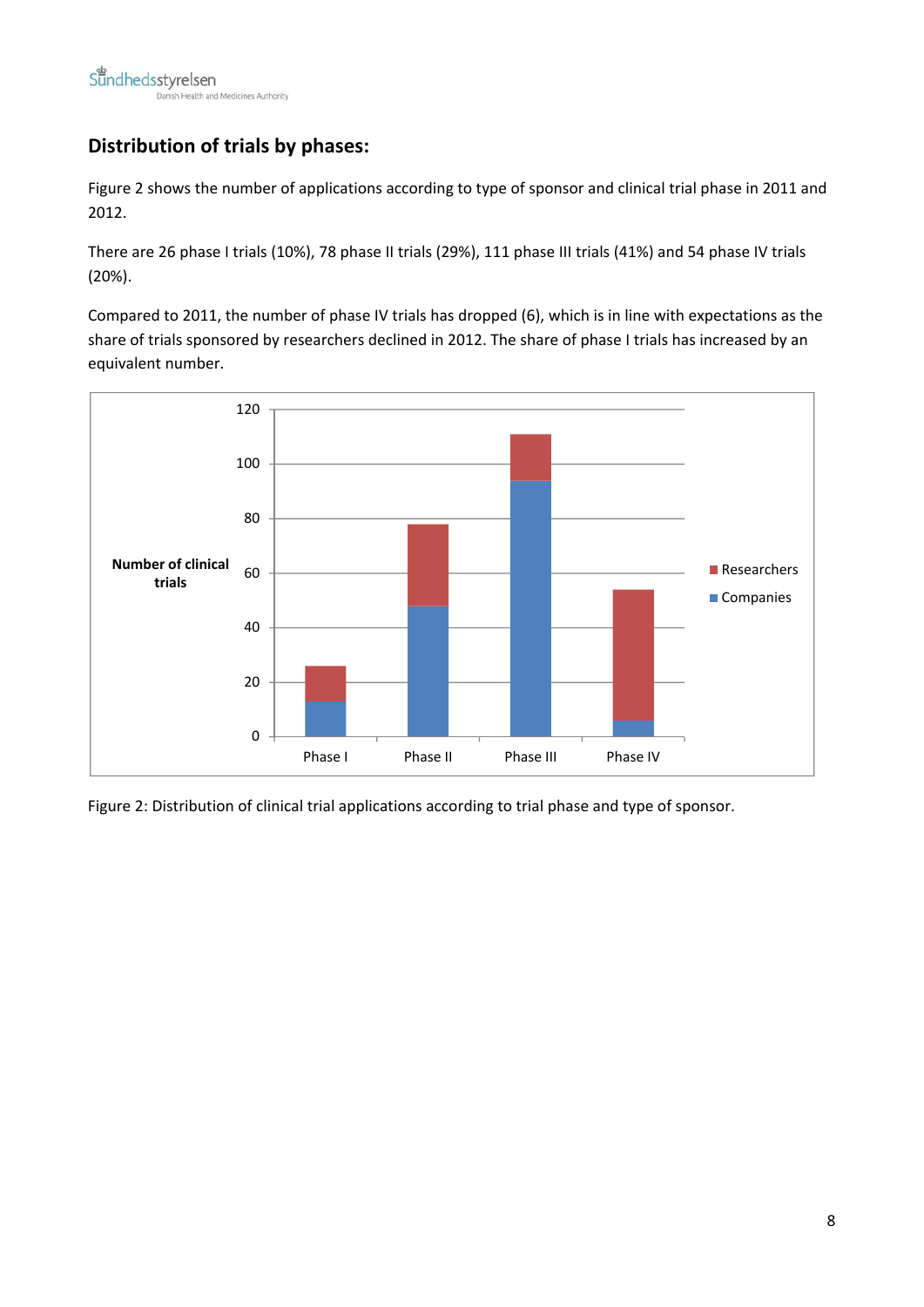# **More than half of the clinical trials of medicines are coordinated by the Capital Region of Denmark**

Figure 3 shows the distribution of clinical trial applications according to which regional ethics committee has received the application for approval. The regional distribution of clinical trial applications is broadly in line with 2011.

The coordinating investigator's affiliation determines which ethics committee is to approve the clinical trial, and it appears that 146 (56%) of the clinical trials of medicines are coordinated from a hospital located in the Capital Region of Denmark. 56 (22%) are to be coordinated from the Central Denmark Region, 40 trials (15%) from the Region of Southern Denmark. 9 (3.5%) are to be coordinated from the North Denmark Region, 8 trials (3%) from Region Zealand.

Furthermore, 60% (90) of the company‐sponsored trials are coordinated from the Capital Region of Denmark. The Central Denmark Region coordinates 30 company‐sponsored trials, whereas the Region of Southern Denmark coordinates 23. The North Denmark Region has 6 company‐sponsored trials, and Region Zealand coordinates 4 company‐sponsored trials.

In this connection it is important to bear in mind that an authorised clinical trial of medicinal products which is coordinated from the Capital Region of Denmark may be conducted at clinical departments (sites) in hospitals of other Danish regions. Therefore, the figure does not point to trends for the overall clinical research activity with medicines in a specific region.



Figure 3: Distribution of clinical trial applications according to type of sponsor and regional affiliation of the ethics committee with which the application has been filed.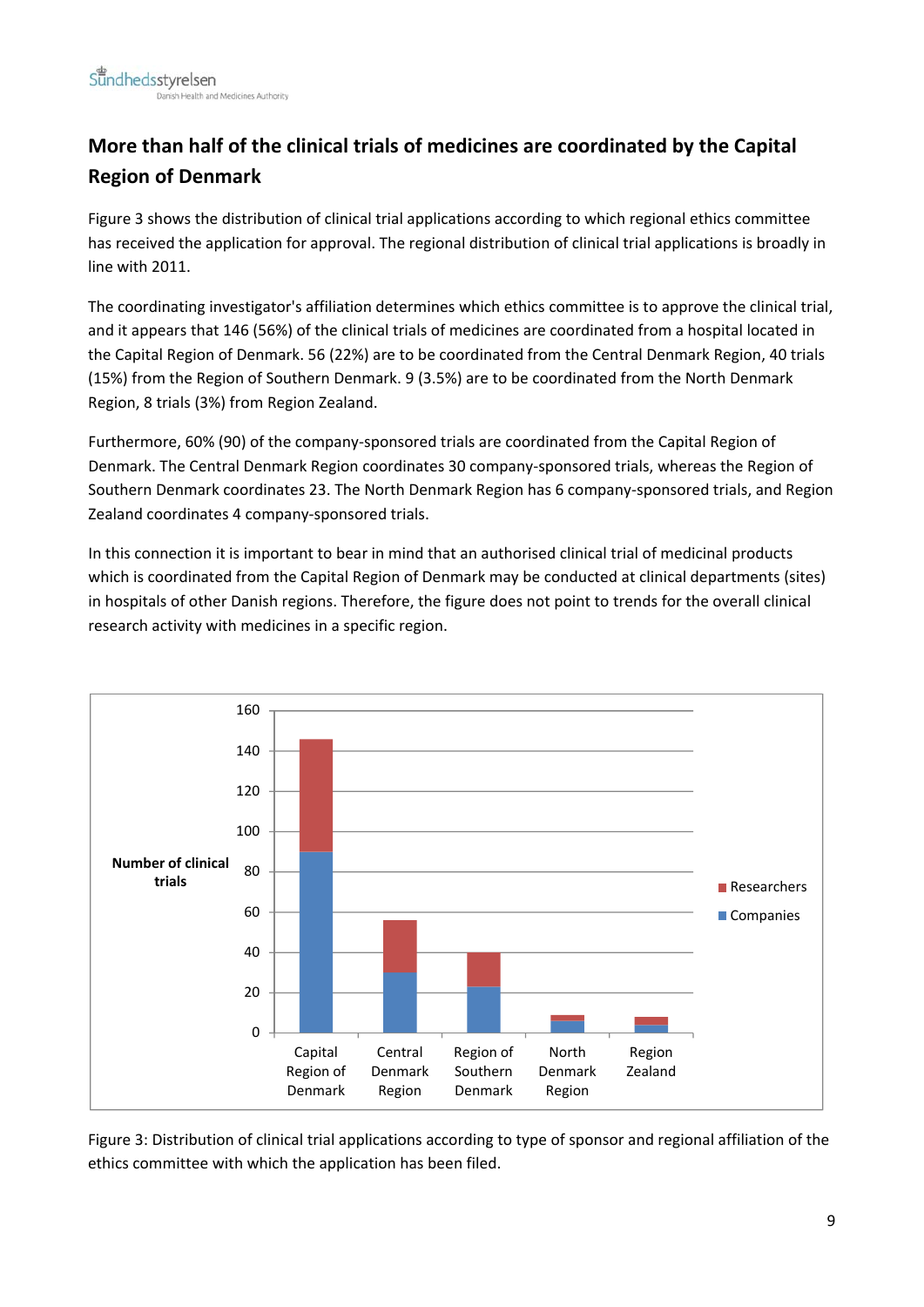## **The assessment by the Danish Health and Medicines Authority**

The work with clinical trials is organised in the Clinical Trials Unit under the Medicines Assessment & Clinical Trials Division. The Clinical Trials Unit has nine full‐time and ten part‐time employees. The unit reviews clinical trial applications and monitors all ongoing trials based on notified amendments, reported adverse reactions and annual safety reports.

In 2012, the Danish Health and Medicines Authority authorised 254 of the 259 trials applied for. We refused two trials, and three clinical trial applications were withdrawn by the applicant.

Since 2009 it has been possible to obtain a coordinated assessment of an application for a clinical trial that is to take place in several European countries through the Voluntary Harmonisation Procedure (VHP). As can be seen from table 5, the number of cases being reviewed through this procedure is increasing strongly. Denmark participated in 24 cases, which implies that 9% of the authorisations for the conduct of clinical trials in Denmark have been coordinated with the other European authorities in the countries where the trials are planned to take place.

The procedure is offered by the European working group CTFG, Clinical Trials Facilitation Group, which was formed by the Heads of Medicines Agencies i 2004 with the purpose of coordinating and seeking harmonisation of decisions and administrative procedures related to the GCP Directive 2001/20/EC, which came into force in 2004. You can find more information about the procedure on our website [Voluntary](http://www.dkma.dk/en/topics/side-effects-and-trials/clinical-trials/news/voluntary-harmonisation-procedure-vhp-fo--plications) [Harmonisation](http://www.dkma.dk/en/topics/side-effects-and-trials/clinical-trials/news/voluntary-harmonisation-procedure-vhp-fo--plications) Procedure

|                                              | 2009 | 2010 | 2011 | 2012 |
|----------------------------------------------|------|------|------|------|
| Number of cases in the EU                    | 15   | 26   | 84   | 124  |
| Number of cases with Danish<br>participation | 4    | 3    | 23   | 24   |

Table 5: Number of cases reviewed through the Voluntary Harmonisation Procedure (VHP)

The maximum time allowed for assessment is 60 calendar days<sup>[2](#page-9-0)</sup> as set out in the executive order on clinical trials of medicinal products in humans. In case the Danish Health and Medicines Authority gives grounds for non‐acceptance, the sponsor has the opportunity to amend the application once. In order to ensure that the sponsor has the required time to amend the application, it has been agreed with the pharmaceutical

<span id="page-9-0"></span> $2$  The deadline is extended by 30 calendar days for the review of applications for trials with medicinal products for gene therapy and somatic cell therapy as well as medicinal products containing genetically modified organisms. For these medicinal products, the deadline of 90 days may be extended by a further 90 days in cases where public boards or the like are consulted. Please note that there is no time limit for the Danish Health and Medicines Authority's decision in applications involving medicines for xenogenic cell therapy.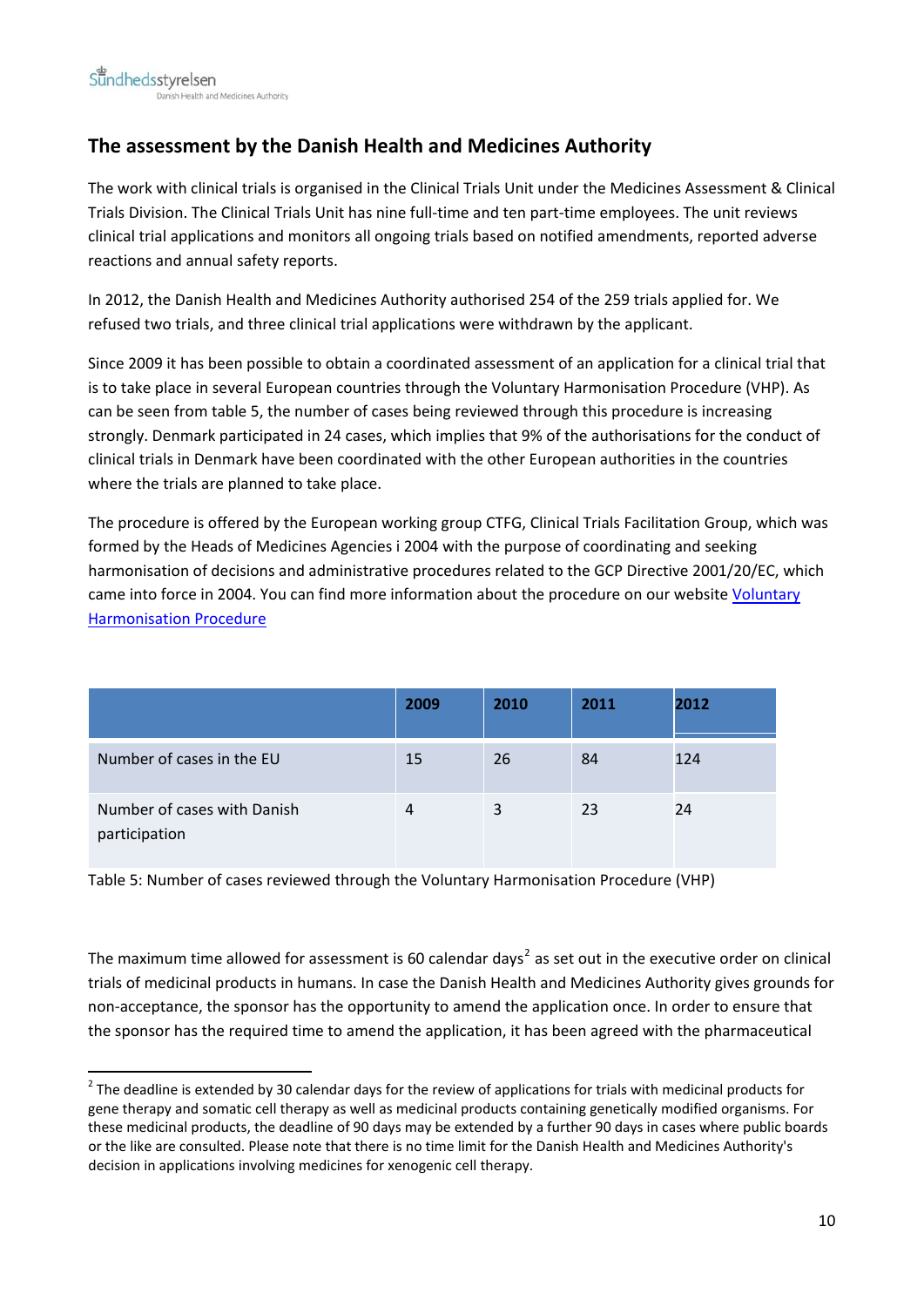industry that the sponsor is to receive a reply within 30 days, starting on the day the Danish Health and Medicines Authority has received a duly completed application.

In 2012, 98% of all applications were replied to within 30 working days. The remaining 2% were replied to at a delay of maximum 15 days. We publish our assessment times on our website [Assessment](http://www.dkma.dk/en/topics/side-effects-and-trials/clinical-trials/assessment-times/sagsbehandlingstider/assessment-times-for-notifications-of-cl--s-in-2012-) times 2012

Since May 2011, the Danish Health and Medicines Authority has accepted the submission of electronic clinical trial applications, and since 21 November 2011 companies have been able to apply online via DKMAnet our access-controlled extranet. The application procedure via DKMAnet is user-friendly with step-by-step application forms designed to remind the applicant of which documents to submit with the application; this should preferably reduce the number of incomplete applications. However, incomplete applications still account for 28% of all applications, and the use of DKMAnet has been disappointing – only 10% of applications are received via DKMAnet.

In connection with the launch of a common portal for clinical trial applications in the autumn of 2013 (see page 13), the Danish Health and Medicines Authority plans to introduce format requirements so that new clinical trial applications and amendments to clinical trials are only received via DKMAnet. We therefore encourage Danish and foreign companies to prepare themselves for the new requirements.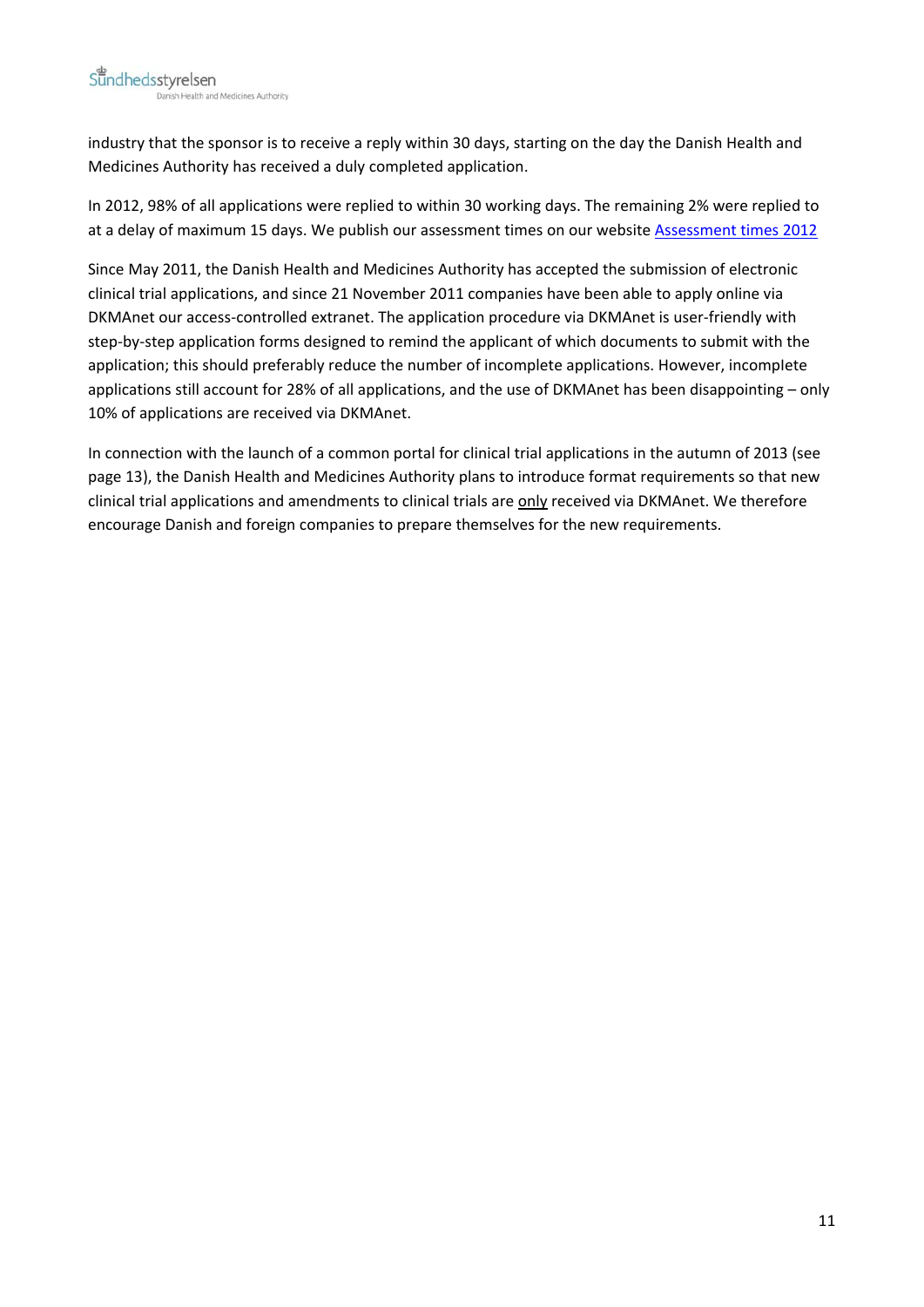# **Other activities in 2012**

#### **We continue our close work with our stakeholders**

The clinical research area has many stakeholders, both national and European, and we prioritise interaction highly.

The Danish Health and Medicines Authority meets regularly with: The secretariats of the national and regional ethics committees, the Organization of Danish Medical Societies and the Danish Medical Association, the GCP units, the Danish Association of the Pharmaceutical Industry, the pharmaceutical industry's committee for clinical research and gene therapy committee (Danish Environmental Protection Agency, Danish Working Environment Authority and the Danish Health and Medicines Authority). In addition, a series of general and specific training activities are conducted.

On a European level, the Clinical Trials Unit participates in three European working groups: The EU Commission's Ad Hoc group, the Clinical Trials Facilitation Group (CTFG) formed by the Heads of Medicines Agencies as well as EudraCT Telematic Implementation Group under the European Medicines Agency, EMA.

#### **European Commission's proposal for a Clinical Trials Regulation**

On 17 July 2012 the European Commission released a proposal for a regulation of the European Parliament and of the Council on clinical trials on medicinal products for human use, and repealing Directive 2001/20/EC. The main objective of the proposed regulation is to promote the number of clinical trials in the EU, including trials with the same medicinal product in several EU countries.

The proposed regulation aims to harmonise the rules for approval as well as the overall conduct and monitoring of clinical trials throughout the EU.

The proposal sticks to central principles from the applicable Directive 2001/20/EC on good clinical practice in connection with the conduct of clinical trials. As a general principle, a clinical trial can only be conducted provided that the trial subject's rights, safety and welfare are protected and if data from the trial are reliable and robust. Moreover, a number of quality standards for the various trial phases and for the handling of data are also continued.

The proposal also suggests significant changes to the existing system for clinical trials. For example, a new model will be introduced for submission of applications as well as European and national collaboration between member states about authorisation of trials. Clinical trial applications must be submitted to a common EU portal with an accompanying database so that any information about trials in the EU is accessible in one place. Where trials are to be conducted in several countries, the relevant countries' authorities will collaborate on the authorisation, and the national drug regulatory authority and ethics committees will work closely together. The European Commission and the European Medicines Agency provide technical support to the common assessment.

It is also proposed that the member states are obligated to provide for a national indemnification mechanism for compensating damage caused to the subjects in certain clinical trials. Compensation must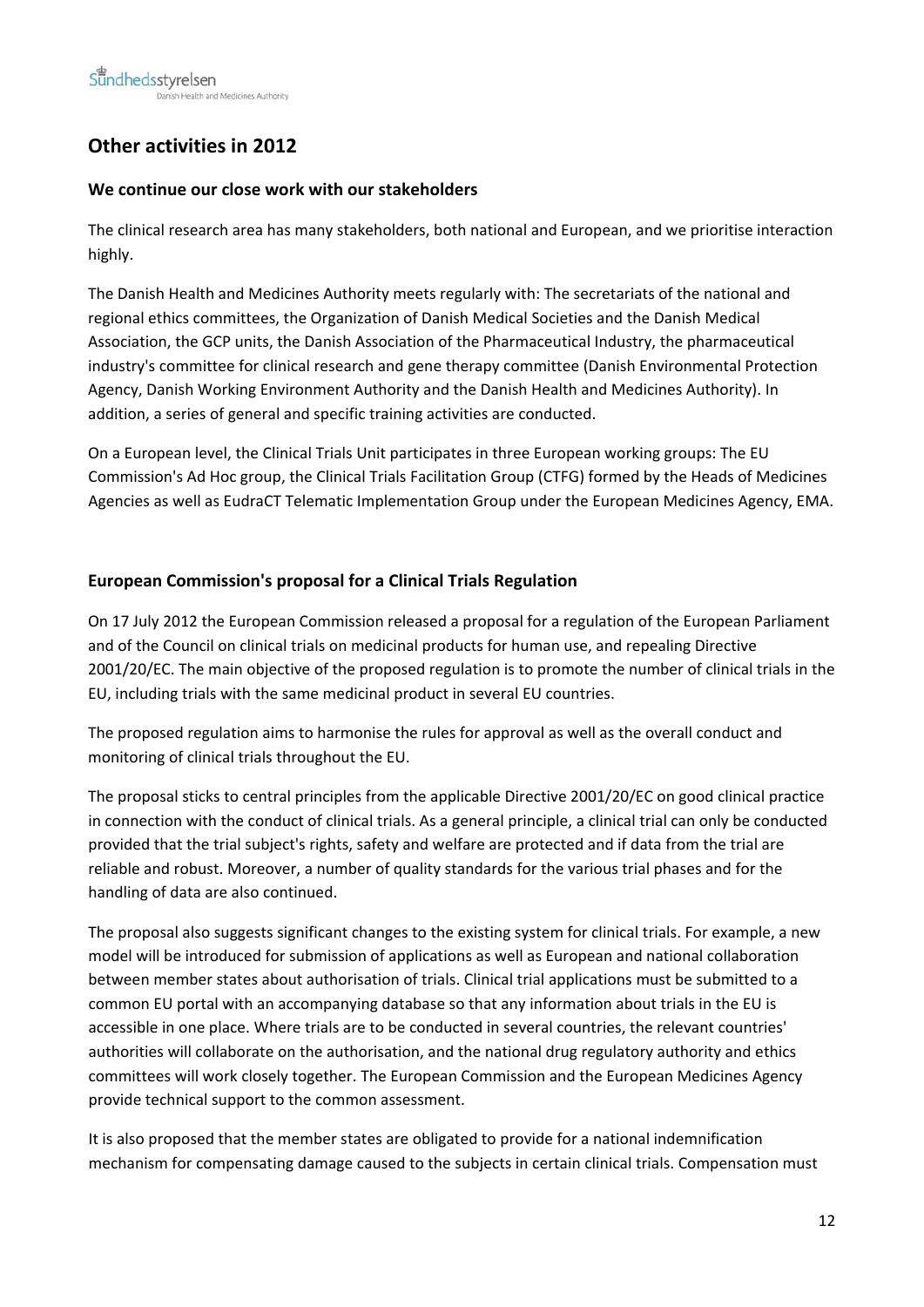be provided taking into account the national liability laws. Other proposed changes include specific provisions on clinical trials in emergency situations, risk‐based requirements to the application material, shorter assessment times and simplified rules on safety reporting during the trial period.

The Danish Health and Medicines Authority participates in the negotiations for this proposal in the Council.

#### **Common application portal with the ethics committees in the pipeline**

The Danish Health and Medicines Authority acts as project manager for the development of a common application portal for the ethics committee system and the Danish Health and Medicines Authority. The portal will be based on the Danish Health and Medicines Authority's platform DKMAnet and it will be possible to use NemID for submitting applications.

In connection with the launch, format requirements will be introduced so that applications for new trials and trial amendments are only received via DKMAnet, and we therefore encourage Danish and foreign companies to prepare themselves for the new requirements.

The project is financed by the Danish Ministry of Health and Prevention and is expected to be launched in the autumn of 2013; at the same time a solution for promoting patient recruitment on sundhed.dk will also be launched.

#### **Risk‐adapted assessment now a possibility**

Since April 2012, the Danish Health and Medicines Authority has for a trial period offered shorter assessment times for trials suitable for risk‐adapted assessment. A 14‐day assessment time is offered for trials which satisfy the following criteria:

- The investigational medicinal products to be tested are authorised in an EU or EEA country.
- The investigational medicinal products are tested in the patient population they are licensed for.
- The investigational medicinal products are tested under the licensed indication, dose and route of administration.
- The risk involved for the trial participants is on the same level as the risk of standard treatment.

More information is available on our website: Risk-adapted [assessment](http://laegemiddelstyrelsen.dk/en/topics/side-effects-and-trials/clinical-trials/trials-in-humans/vejledning-i-ansoegning-om-type-a-forsoeg.aspx)

The Danish Health and Medicines Authority has received 12 applications requesting risk‐adapted assessment in the period from April 2012 to April 2013, nine of which met the criteria for risk‐adapted assessment. This is a very small number, which may be due to the limited awareness of this opportunity. The Danish Health and Medicines Authority encourages applicants to make use of this opportunity.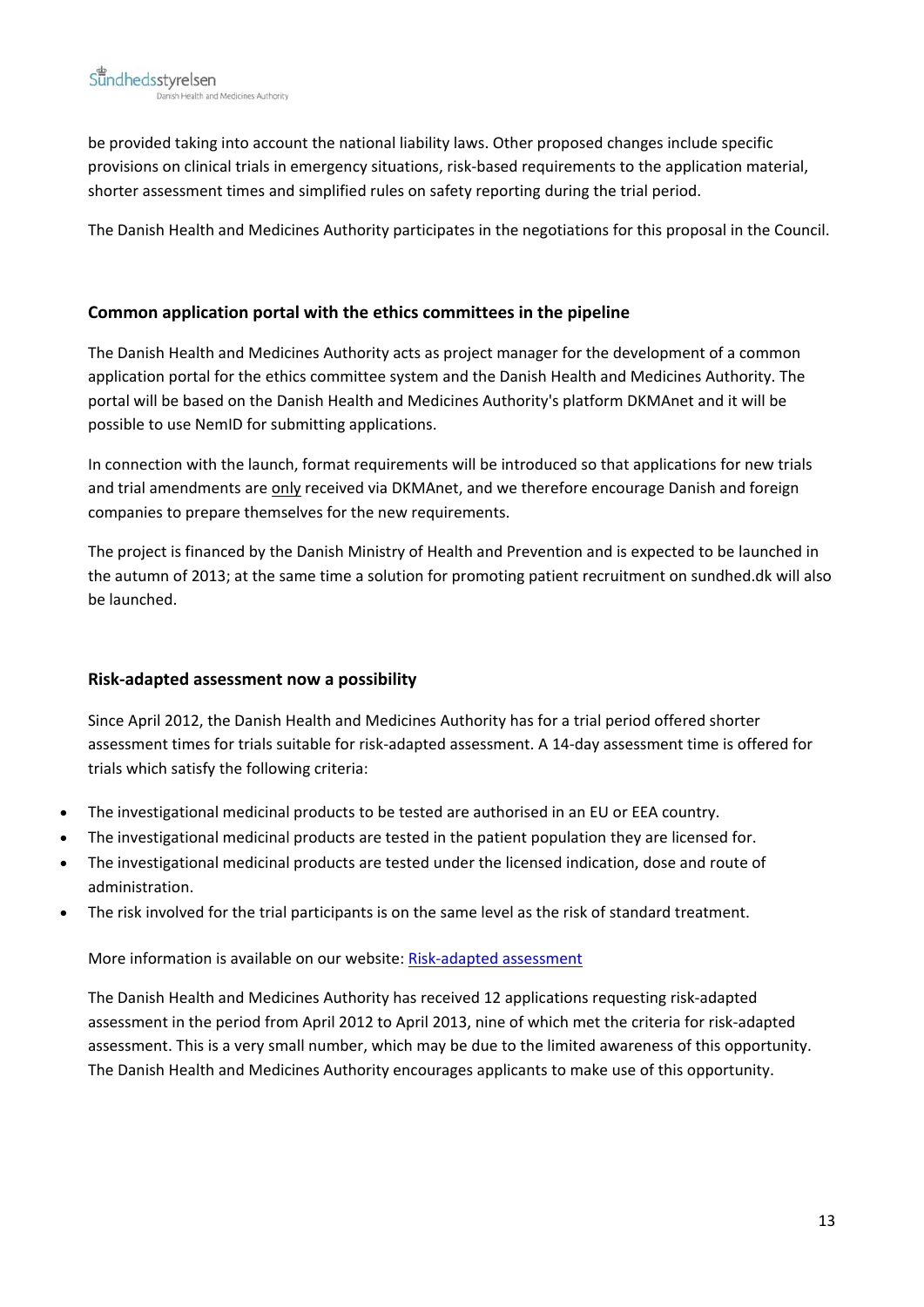### **Notes:**

This report is primarily based on data from EudraCT, the common European database, which was established with the implementation of Directive 2001/20/EC in 2004. Data was extracted in May 2013 and represents a snapshot of the data and data quality of EudraCT. It is therefore likely that newer searches would return a slightly different result.

The annual report presents data on all trials applied for to the Danish Health and Medicines Authority in 2012 and are not corrected for the five trials that have been withdrawn or refused.

The annual report concerns trials notified in 2012 and does not reflect the overall medicines development research activity in Denmark as many trials are conducted over several years.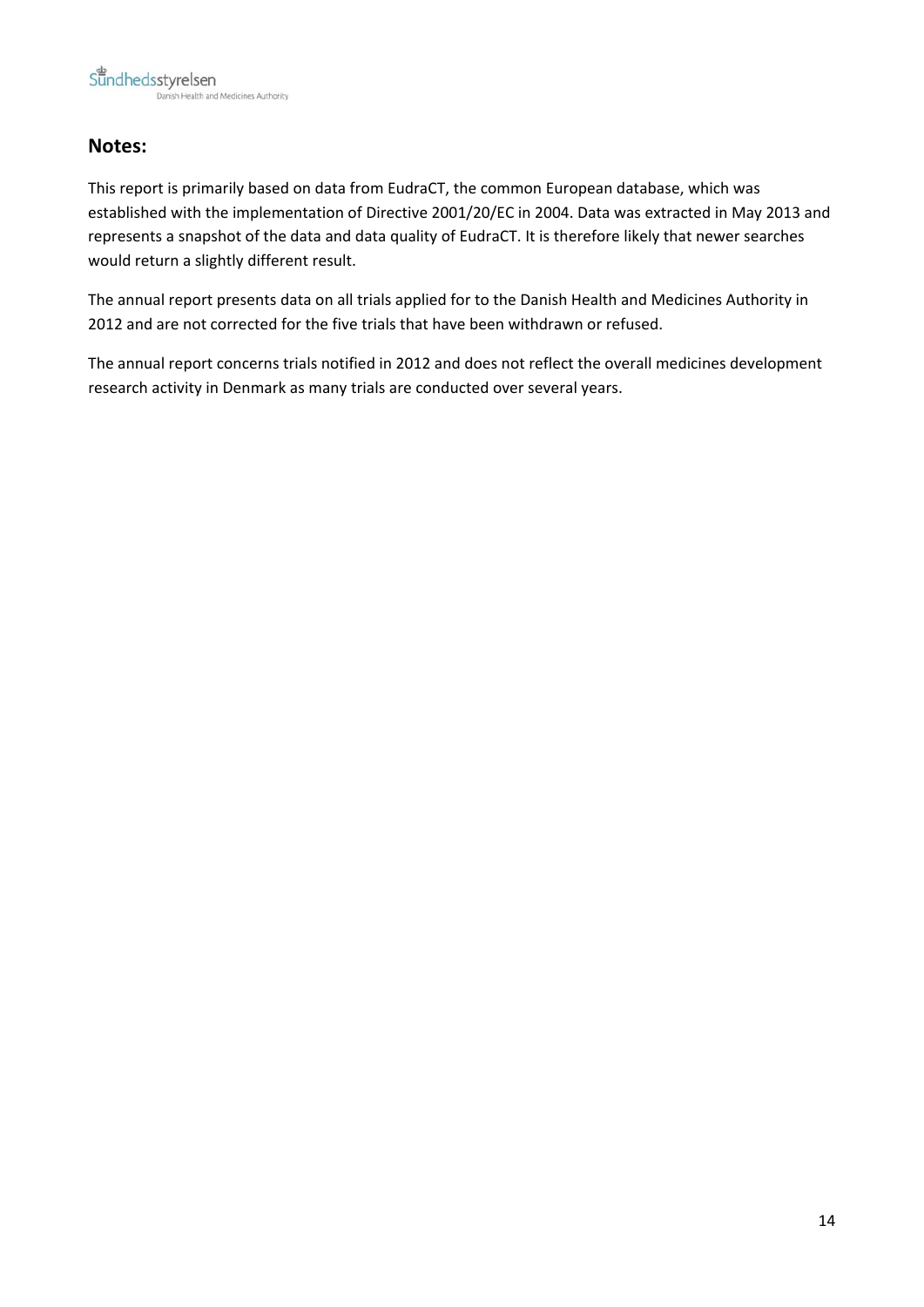Appendix 1: Relative development in the number of clinical trials in Denmark, distributed according to type of sponsor in the period 2006 to 2012.